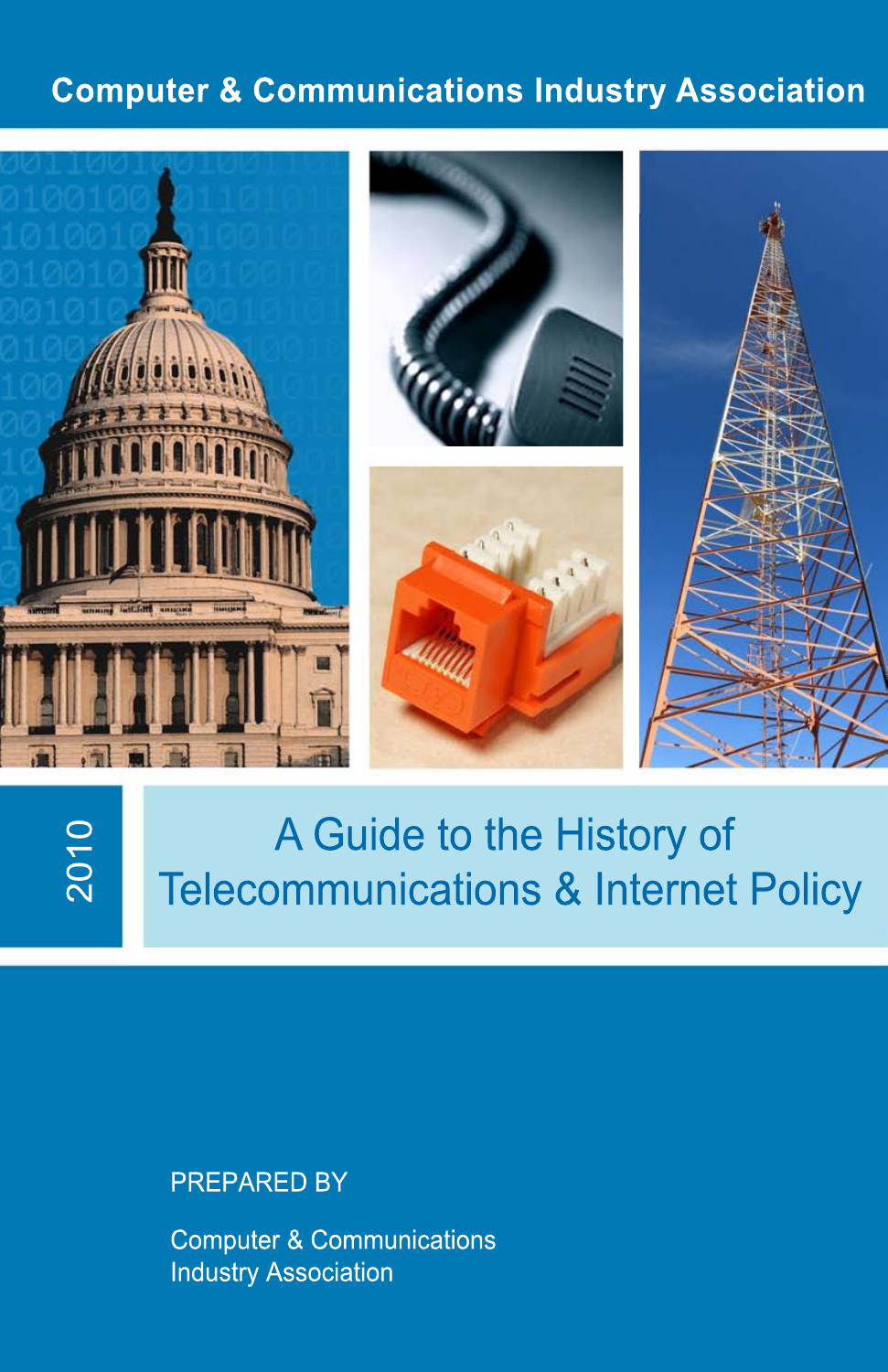Dear Friends,

On the eve of the FCC's National Broadband Plan and its consideration of Open Internet rules, we feel that the time is right to examine the history of telecommunications and the Internet to understand the evolution of the underlying policies.

Over the last decade, Americans' use of telecommunications has changed dramatically. Ten years ago, most homes in the United States had a traditional phone line and a cable television connection. Now cable companies offer phone service, phone companies offer television, both offer Internet access, and massive consolidation has occurred. Where a cell phone was once a luxury, now nearly a quarter of the population has dropped their landline phone service altogether in favor of their mobile phones.

In that time the Open Internet has grown up as well and now forms the backbone of the global economy. In light of the changing face of technology and commerce, we applaud the FCC's decision to produce a comprehensive broadband plan and address the basic rules of the road for an open Internet. The longer we push implementation of these important decisions off, the worse off our country will be vis-à-vis the rest of the developed world. To fully realize the benefits of convergence and maximize our innovative potential, lawmakers must coordinate with the FCC and other federal agencies to ensure our nation's policies comport with the realities of the digital age in which we now live.

There is much to do. Barriers to entry must be reduced in order to foster free and open markets. The Universal Service Fund is woefully outdated and does not support "advanced telecommunications services," such as broadband deployment in rural areas, as called for by the Telecommunications Act of 1996. Decades-old spectrum management rules drastically limit the awesome potential of our radio spectrum and have held back the expansion of promising wireless broadband offerings. These are just a few examples. Congress and federal agencies must enact policies that increase connectivity for all Americans and restore our global leadership in telecommunications.

Sincerely,<br>E<del>X</del> Slave

Ed Black President and CEO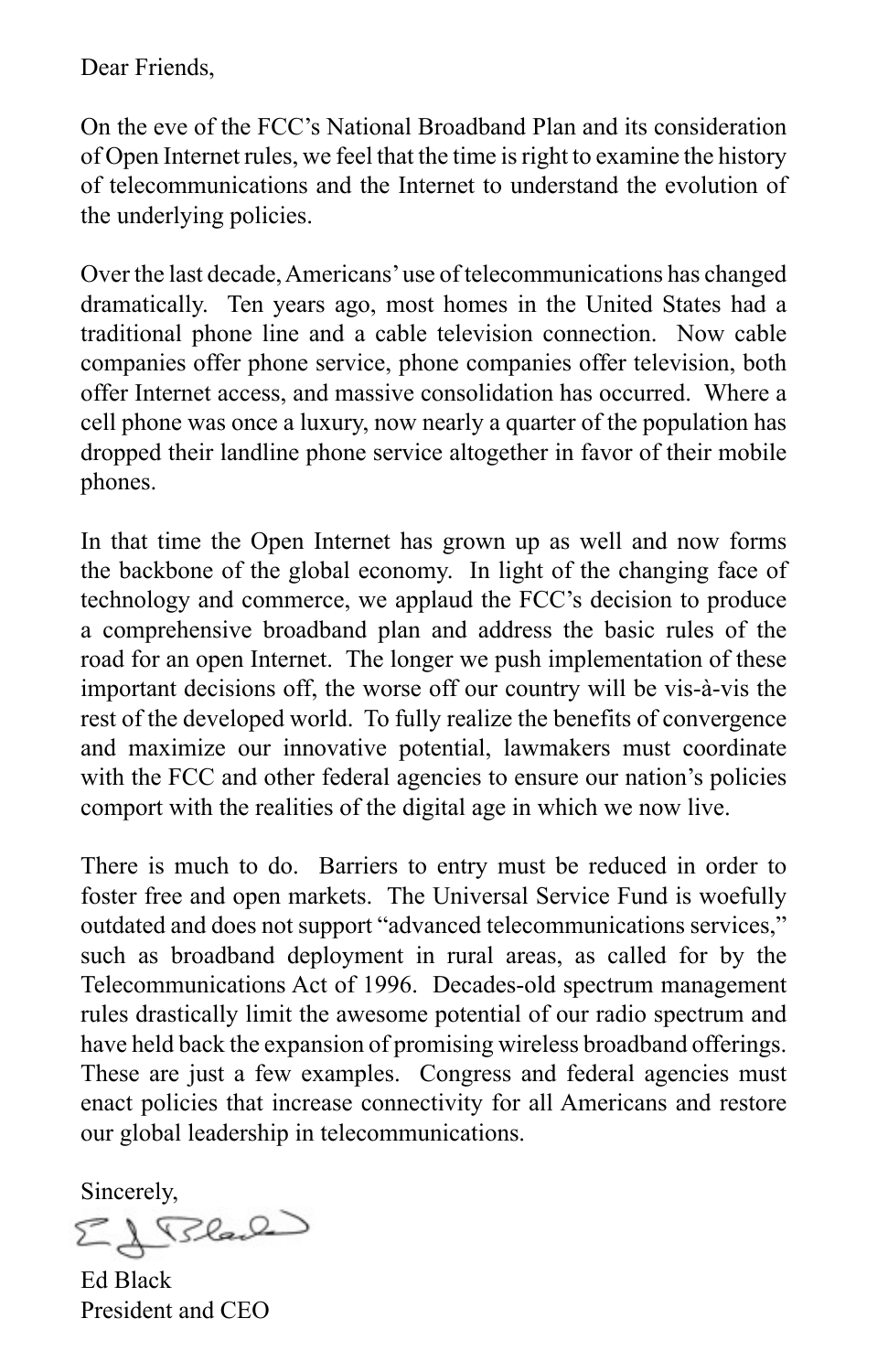#### **Telecommunications/Internet Glossary of Terms**

*Cable Modem* – Appearing around the same time as DSL service, Cable Modems deliver high-speed Internet access over coaxial cable television infrastructure. According to the OECD, cable modems account for 29% of broadband Internet connections in the United States as of June 2009.

*CLEC* – A CLEC (Competitive Local Exchange Carrier) is a local telecommunications provider that competes with already established carriers, the ILECs. The Telecommunications Act of 1996 incorporated the successful attempts of several states to encourage telecommunications competition and established a national framework to allow local exchange competition. However, more CLECs than the market could bear sprang up and created the "telecom bubble" (alongside the "tech bubble") that crashed in the early 2000's. CLECs are dependent on the local ILECs from whom they leased wholesale transport. FCC and court decisions stripped away much of the regulations implementing the wholesale interconnection rights prescribed by the Telecom Act, and most of the CLECs either migrated to other lines of business or simply went out of business.

*Cloud Computing* – Cloud computing relies on high-speed broadband connections and off-site data centers to provide customers with advanced remote computing services (software, platforms, storage and services), relieving those customers of the need to operate their own on-site servers. Software-as-a-Service (SaaS) is one example of Cloud Computing.

*DARPA (Defense Advanced Research Projects Agency)* – Is a U.S. Department of Defense agency responsible for the development of new technology for use by the military. The agency developed the world's first packet switched communications network, ARPANET, which eventually developed into the modern Internet.

*Deep Packet Inspection (DPI)* – DPI is the use of any IP network equipment in the middle of the network (i.e. not an "end point") to monitor,inspect, and potentially block, alter, or make commercial use of the content of the data being sent over the Internet or a specific network.

*DOCSIS* – A relatively recent telecommunications standard that allows high-speed data transfer over existing Cable TV systems. Currently, DOCSIS 3.0 (the newest iteration currently being deployed to customers)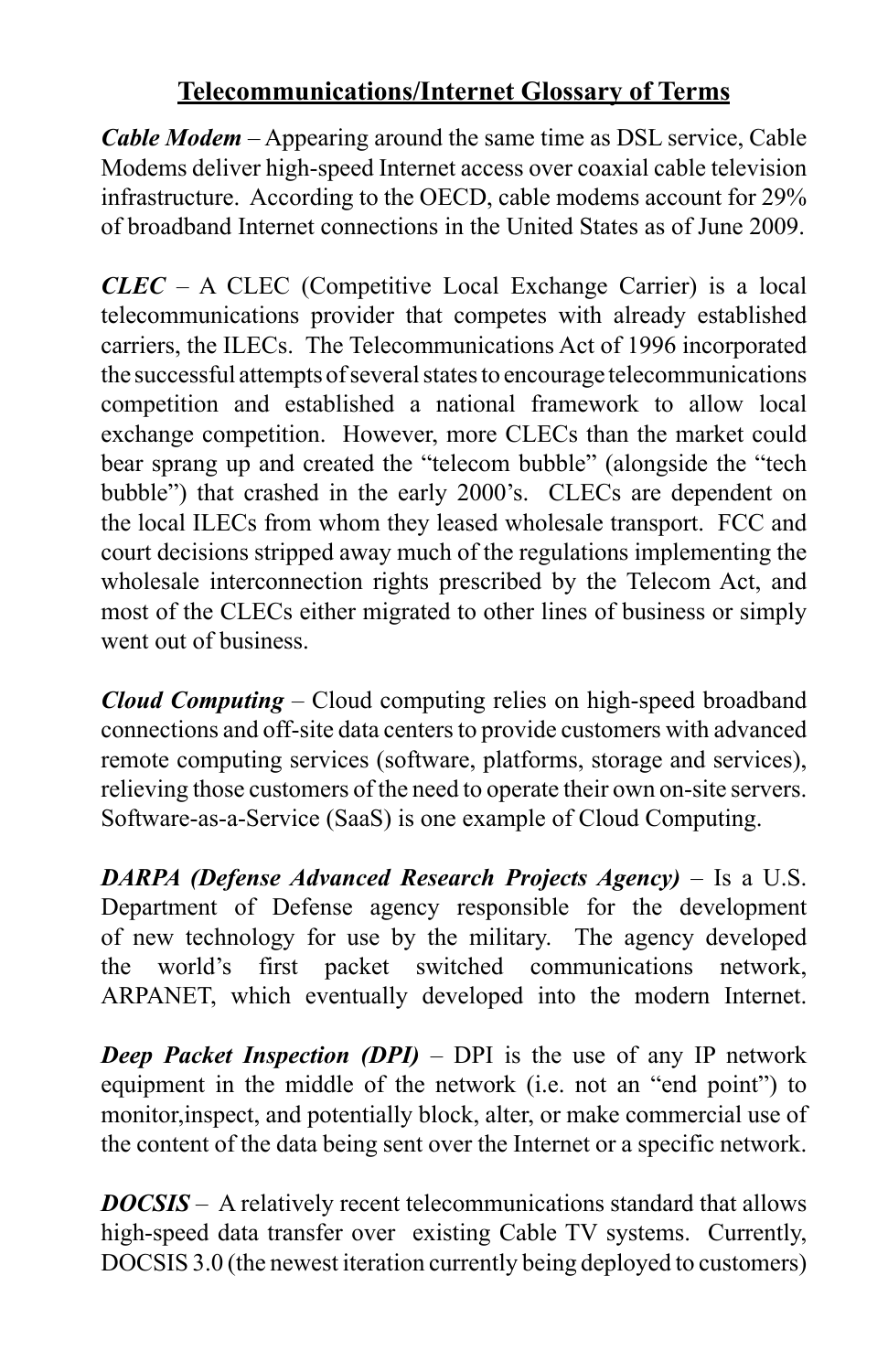is the closest thing the cable companies have to fiber-optic network (e.g. FiOS) speeds. It also supports the emerging IPv6 Internet address standard.

*DSL (Digital Subscriber Line)* – DSL was one of the first widely available means of broadband Internet access and is still widely used today. DSL is a type of digital data transmission that utilizes the local telephone network and can be delivered simultaneously with regular telephone service. According to the OECD, 60% of all broadband connections in the United States were DSL connections as of June 2009.

*ILEC* – An ILEC (Incumbent Local Exchange Carrier) is a local telephone carrier that was in existence at the time of the break up of AT&T into the RBOCs (Regional Bell Operating Companies, aka "Baby Bells"). ILECs include the RBOCs.

*TCP/IP* – A set of rules (aka "protocol suite") enabling data transfer over the Internet. It consists of rules stipulating correct formats for data representation, signaling, authentication and error detection among other things. IP is an abbreviation for "Internet Protocol," and "TCP" is an abbreviation for "Transmission Control Protocol."

*Internet Access Provider (IAP)* – A company that provides access to the Internet. IAPs use a range of different transmission technologies (e.g. dial-up, DSL, Cable, Fiber, wireless) to allow their customers to send and receive Internet Protocol "packets." IAPs are also referred to as Internet Service Providers (ISPs) or Network Operators (Net Ops).

*Internet Backbone* – The primary long distance high capacity physical network facilities that link together other networks through peering arrangements to create the interconnected network of networks that makes up the Internet. This is the interstate (and global) highway system of the Internet.

*IPv4/IPv6* – Different generations of Internet Protocol that make up the fabric of the Internet. Due to the exponential expansion of the Internet and the decreasing number of Internet addresses available, the switch to IPv6 (which has 4 times as many bits as IPv4) is deemed necessary in the near future.

*LTE/WiMAX* – LTE (Long Term Evolution) and WiMax are the two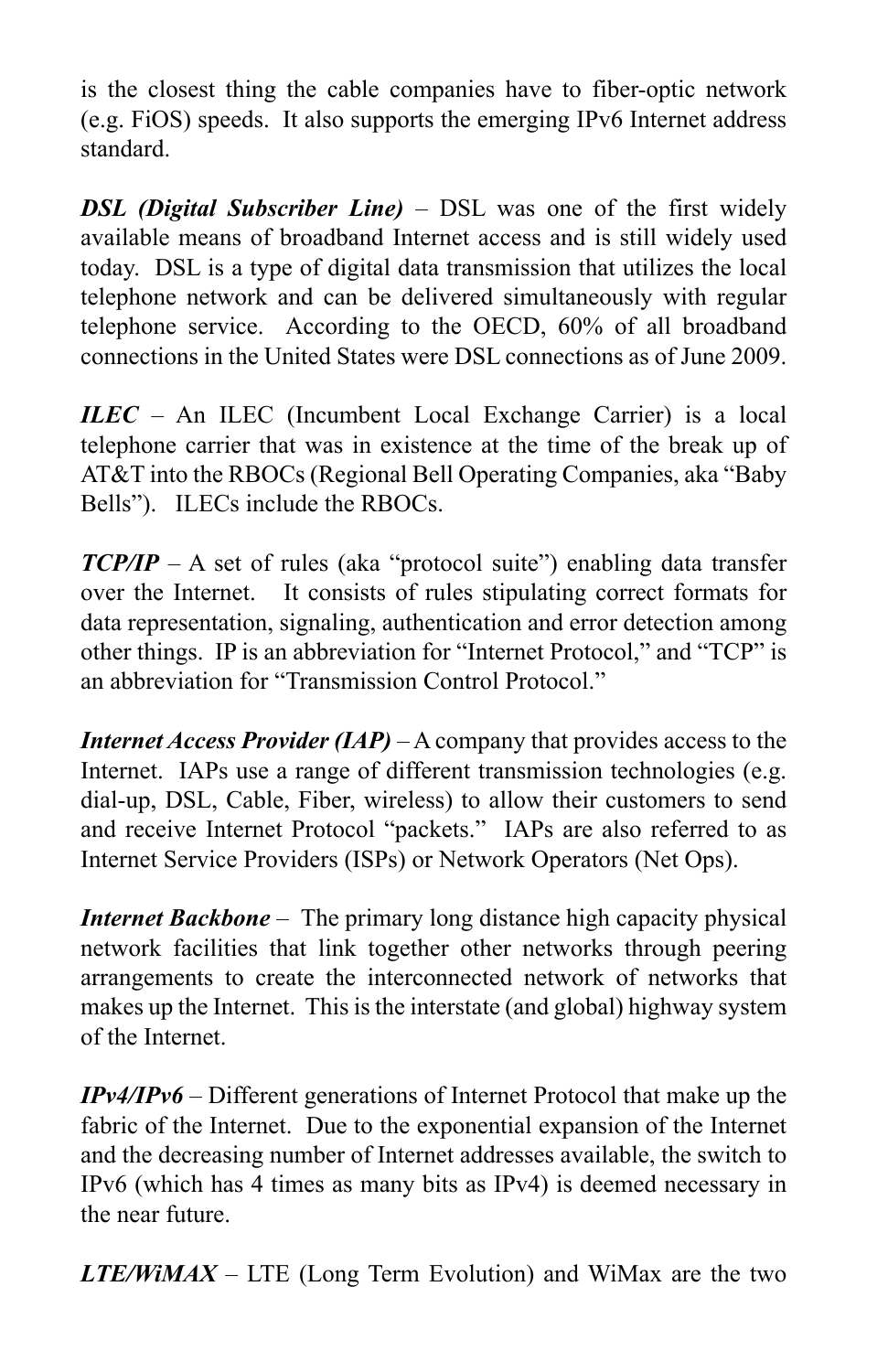#### **Continued - Glossary of Terms**

major 4th generation (4G) mobile broadband standards. Verizon and AT&T have announced that they are in the process of beginning to roll out LTE, while Sprint through its subsidiary, Clearwire (now known as "Clear"), has already deployed WiMax in several citites.

*Open Internet* – The basic open access, end-to-end character of the Internet as it was first conceived and commercially developed. The FCC has proposed to codify and enhance 2005 policy principles which recognize consumer rights in this area. The FCC would prevent IAPs from discriminating against, degrading or favoring lawful content, applications and services. Currently, the debate centers around the definition of a proposed exception to the new rule known as "reasonable network management."

*Packet* – A formatted unit of data that can be transmitted over a communications network; including the Internet. As opposed to pointto-point telecommunications links, such as traditional phone service, communication involving packets is more efficient because it does not require a dedicated connection between two points, and therefore, less capacity is wasted.

*Peering* – The interconnection of separate networks, according to contractual arrangements, to enable the exchange of traffic between customers on different networks. Peer networks of similar sizes typically exchange traffic with each other free of charge.

*Prioritization of Packets* - Prioritizing packets means that network equipment is used to give priority to certain types of data over others (e.g. voice or video packets over data packets) or to data originating from certain sources.

*Reasonable Network Management* – A proposed qualifier to the FCC's proposed 6 Principles of the Open Internet that would allow network operators/IAPs to reduce or mitigate the effects of traffic congestion, and to stop viruses, malware and other agents harmful to the network. CCIA believes these network management practices must further a legitimate technical, as opposed to commercial, purpose and be narrowly targeted to address that purpose. Unlawful content and activity on the Internet are unprotected by the 6 principles and outside the scope of the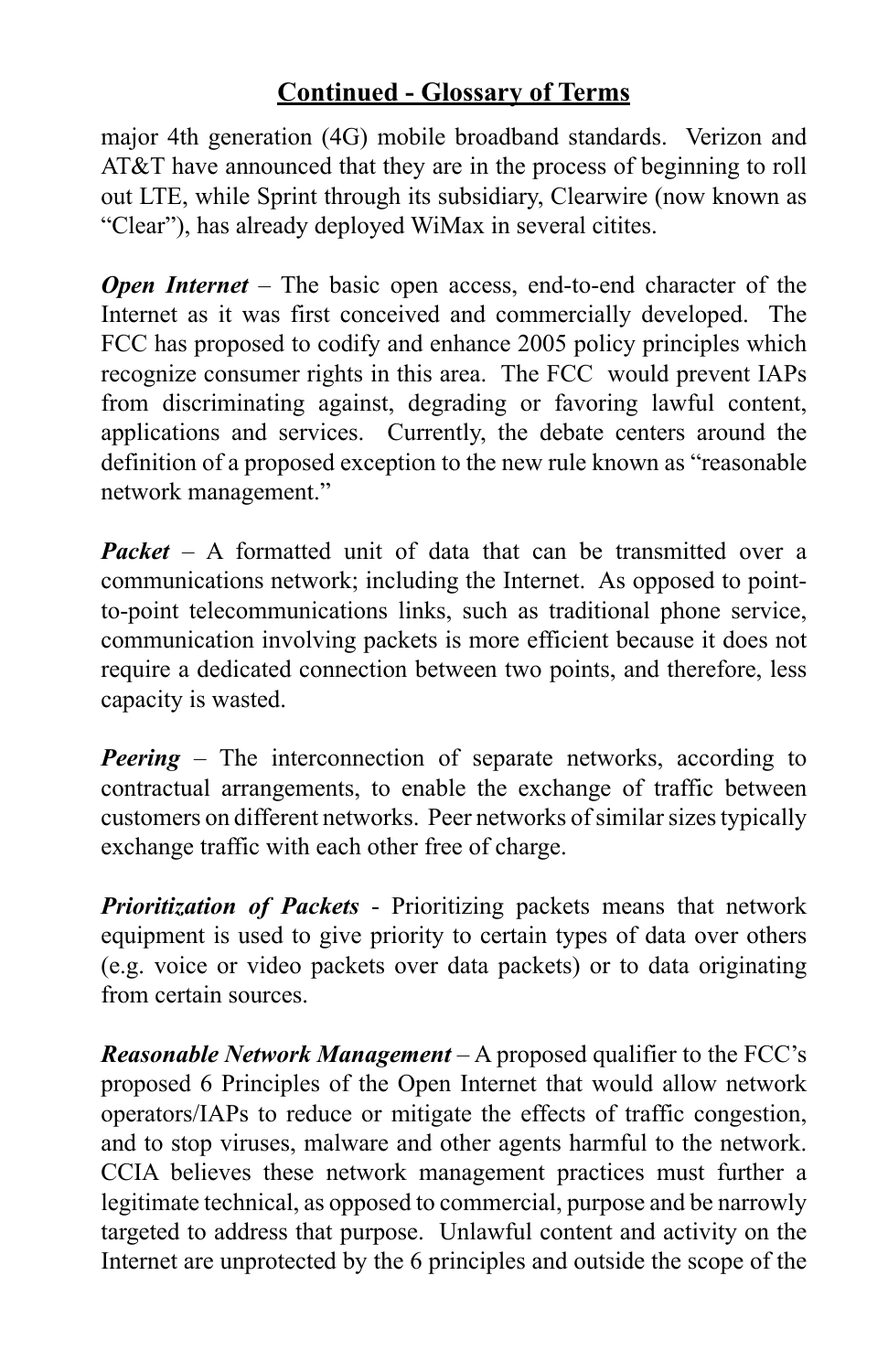FCC rulemaking. They must be dealt with pursuant to other statutory frameworks such as DMCA and CALEA.

*RBOC* - RBOCs (Regional Bell Operating Companies), formerly known as the "Baby Bells," were the regional/local phone companies that resulted from the breakup of AT&T in 1984, separating local phone service from long distance, manufacturing/equipment, and information services.

List of Original Baby Bells:

- Ameritech covered Illinois, Indiana, Michigan, Ohio and Wisconsin. It acquired by SBC in 1999.
- Bell Atlantic covered most of the Central Atlantic Coast from Virginia to New Jersey. It acquired GTE in 2000 and changed its name to Verizon.
- BellSouth covered most of the Southern United States. It was acquired by AT&T in 2006.
- NYNEX covered New York and New England. It was acquired by Bell Atlantic in 1996.
- Pacific Telesis covered California. It was acquired by SBC in 1997.
- Southwestern Bell covered Texas and many of the Plains states. It changed its names to SBC in 1995 and acquired what was left of its former parent, AT&T Corp., in 2005. It then changed its name back to AT&T.
- US West covered much of the Pacific Northwest and the mountain states. It was acquired by Qwest in 2000.

*Special Access* – Special access lines are high-speed, high capacity broadband connections to the Internet backbone in the U.S. Special access lines connect nearly every sector of the broadband economy (businesses, wireless carriers, hospitals, universities, governments etc.) to network access points. In most regions of the country, only one or two of the largest ILECs offer special access services, so they are almost always less competitive than the residential local Internet access market.

*Spectrum* - The radio spectrum is the range of different electromagnetic frequencies that radio transmitters can use to send audio, video, or data to receiving devices, enabling all forms of wireless communication. Historically, the U.S. government allocates certain frequency ranges for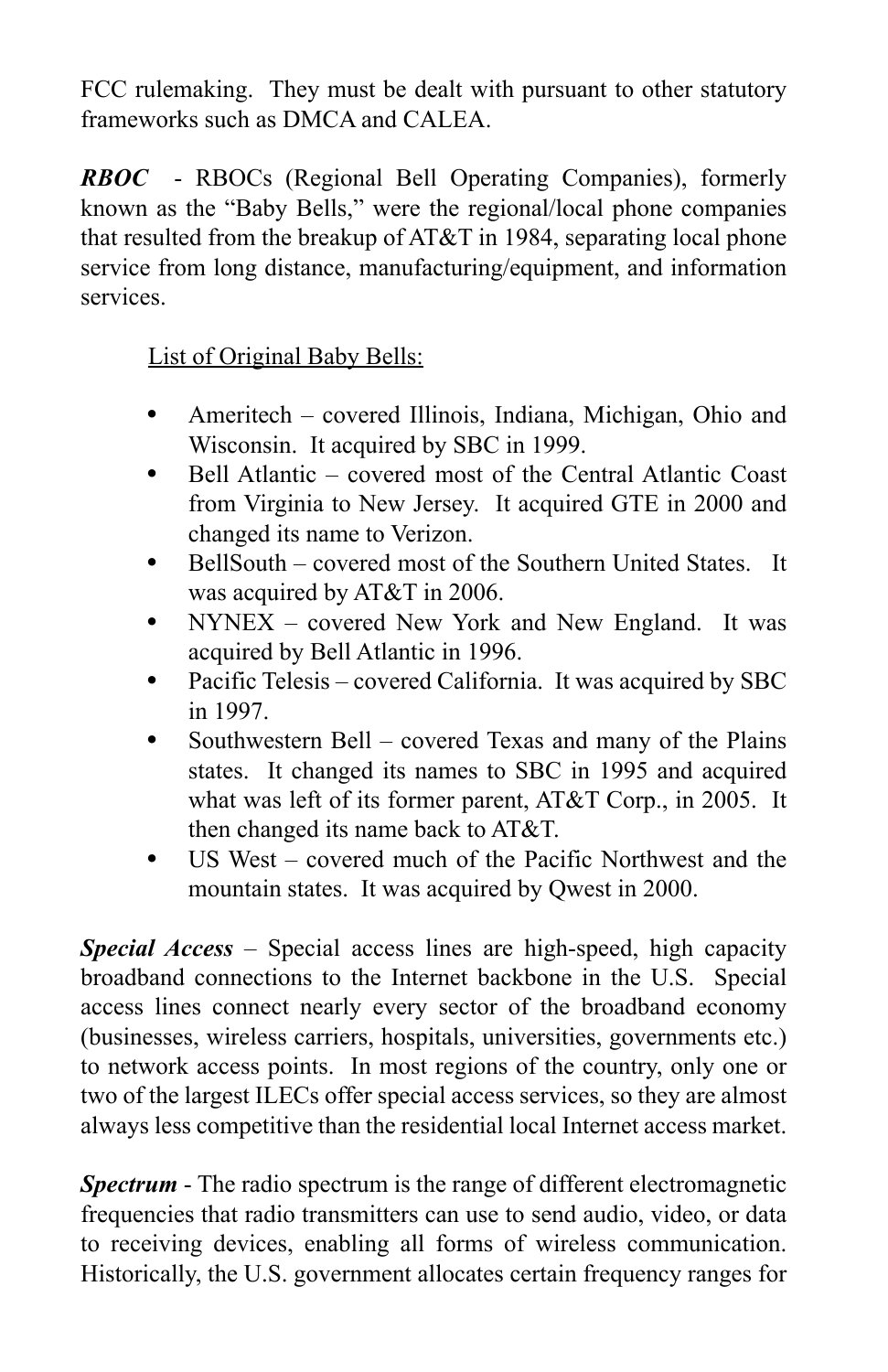private sector use and has assigned or licensed most of them to specific companies via rules, competitive applications or auctions. Some intentionally remain unlicensed and are used for things like wi-fi and garage door openers.

*Telecommunications Act of 1996* – Updated the Communications Act of 1934. Provided for local service competition, the e-rate for schools and libraries, and determined that "advanced services" should be available to all Americans.

*Universal Service Fund (USF)* – The USF was created in 1997 to meet the goal of universal telephone service for the United States as mandated by the Telecommunications Act of 1996. It provides subsidies for telecommunications companies who serve rural and high-cost areas to keep consumer rates comparable across all parts of the country. It also provides funds to schools, libraries and health care providers for advanced telecommunications services. In order to generate money for the fund, all providers of telecommunications must contribute a percentage of their interstate and international revenues. Before the breakup of AT&T, the monopoly was able to perform this function implicitly through internal cross subsidizing and cost-averaging over its entire network.

*Voice over Internet Protocol (VoIP)* – VoIP is the name for the family of transmission technology software that converts voice to data streams and back to voice for the delivery voice communications over the Internet using Internet Protocol.

*Wi-Fi* – Wi-Fi is a type of wireless local area network (WLAN) commonly used to deliver short-range wireless Internet access to computers, smart phones and other properly configured devices.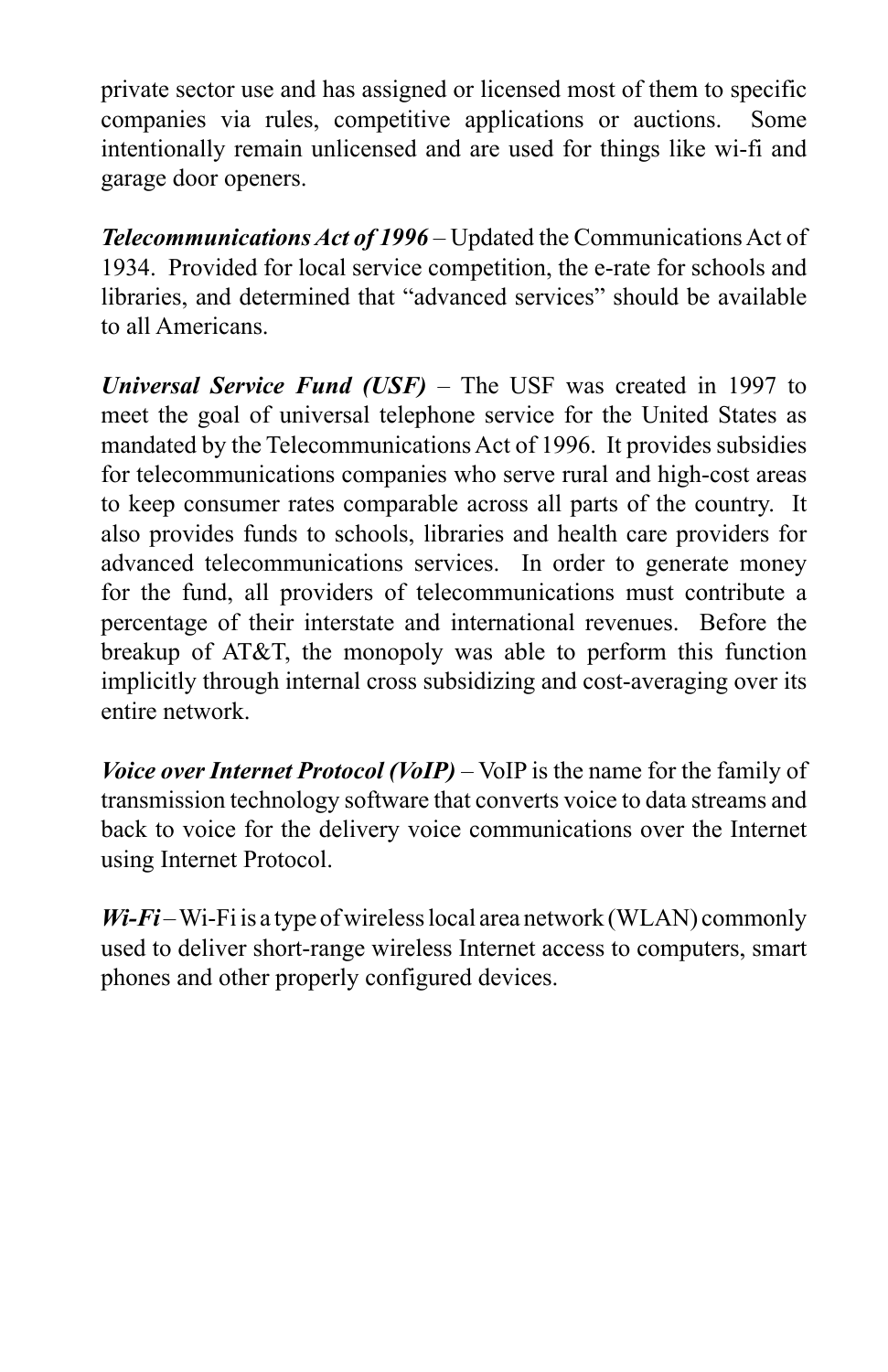## Timeline of Telecom & Internet Evolution